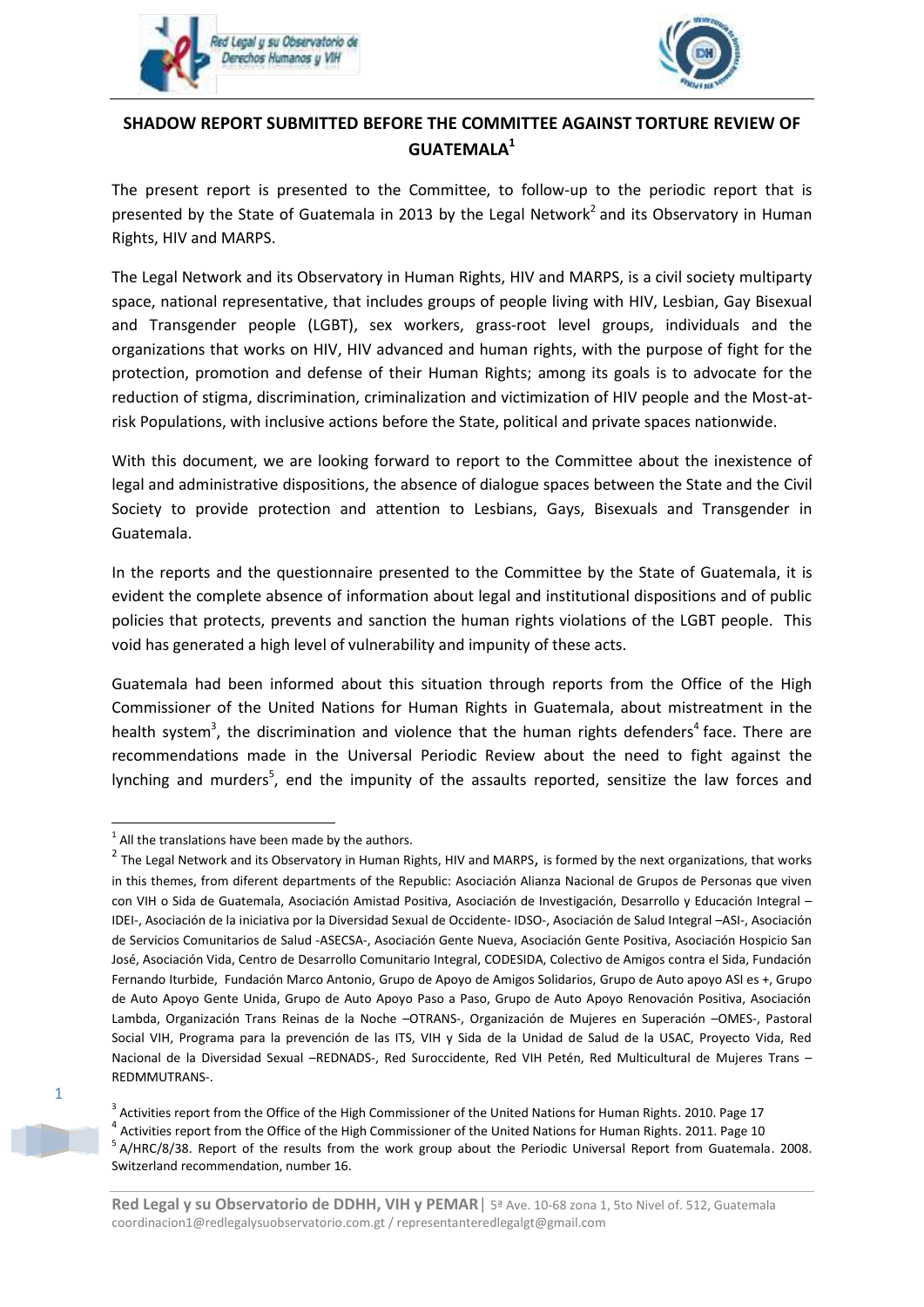



judges<sup>6</sup>, approve new measures to end the aggressions to human right defenders, train law enforcement officials and judicial authorities.<sup>7</sup> In reviewing these recommendations in the reviewing session in October 2012, the State did not report any advance or information about them. Although, in the written answers to the questions formulated in the second cycle, expressed its viability to attend the necessity to open the dialog between the different society sectors to guaranty the LGBT $^{8}$ people human rights and manifested that recognize and respect all the personas regardless their identity or sexual orientation<sup>9</sup>.

The Human Rights Committee of the United Nations, expressed its concern for the discrimination and violence that the LGBT people are victim, and urged the State to clearly and officially express its intolerance to this ways of social stigma<sup>10</sup>.

Despite the political declarations given by Guatemala, until the date there is not any advance, approach or political will that effectively respond and in an comprehensive way to the LGBT people needs.

Here are argued the legal and institutional emptiness from the Guatemalan State related to the Convention for the Prevention of Torture and Inhuman or Degrading Treatment or Punishment:

# **Article 1**

In spite of that in this article has been argued that the dispositions, affect not only the torture acts, but it includes the ill-treatments related in article 16, the State has not advanced in the revision, analysis and adapting the legislation, attention and security protocols in the deprivation of liberty centers, for the benefit of LGBT people deprived of liberty, as contained in the Committee's General Comment number 2.

This gap has led to the commission of abuses against transgender women, for example in Quetzaltenango (north-western part of the country), took place the arrest of some transgender women that practice paid sexual activities. After complains and allegations from the neighbors, they were arrested, transported in a van, where social media had the opportunity to photographed them, and after they were taken to a detention place, locked out with men, who physically and sexually abused them. After this incident, they presented the allegation but they were not attended and these acts remain in the impunity.

In the same city, an activist trans women from the organization OTRANS, in January 2011, who traveled to collect information from these acts, while walking on the central park was apprehended without any legal reason, imprisoned, abused by police officers, thrown to the floor in a provisional detention center, disposed of her identity document as a human rights defender, verbally and physically abuse and finally her hair was cut against her will.

**.** 

<sup>2</sup>

<sup>6</sup> Op. Cit. Slovenia Recommendation number 35

<sup>&</sup>lt;sup>7</sup> Op. Cit. Czech Republic, number 36

 $^8$  Question written response, formulated by Norway number 3. Available in: <http://www.copredeh.gob.gt/index.php?showPage=2681> 9

Op. Cit. written question formulated by Norway, number 4.

<sup>10</sup> CCPR/C/GTM/CO/3 Observation number 11.

**Red Legal y su Observatorio de DDHH, VIH y PEMAR**| 5ª Ave. 10-68 zona 1, 5to Nivel of. 512, Guatemala coordinacion1@redlegalysuobservatorio.com.gt / representanteredlegalgt@gmail.com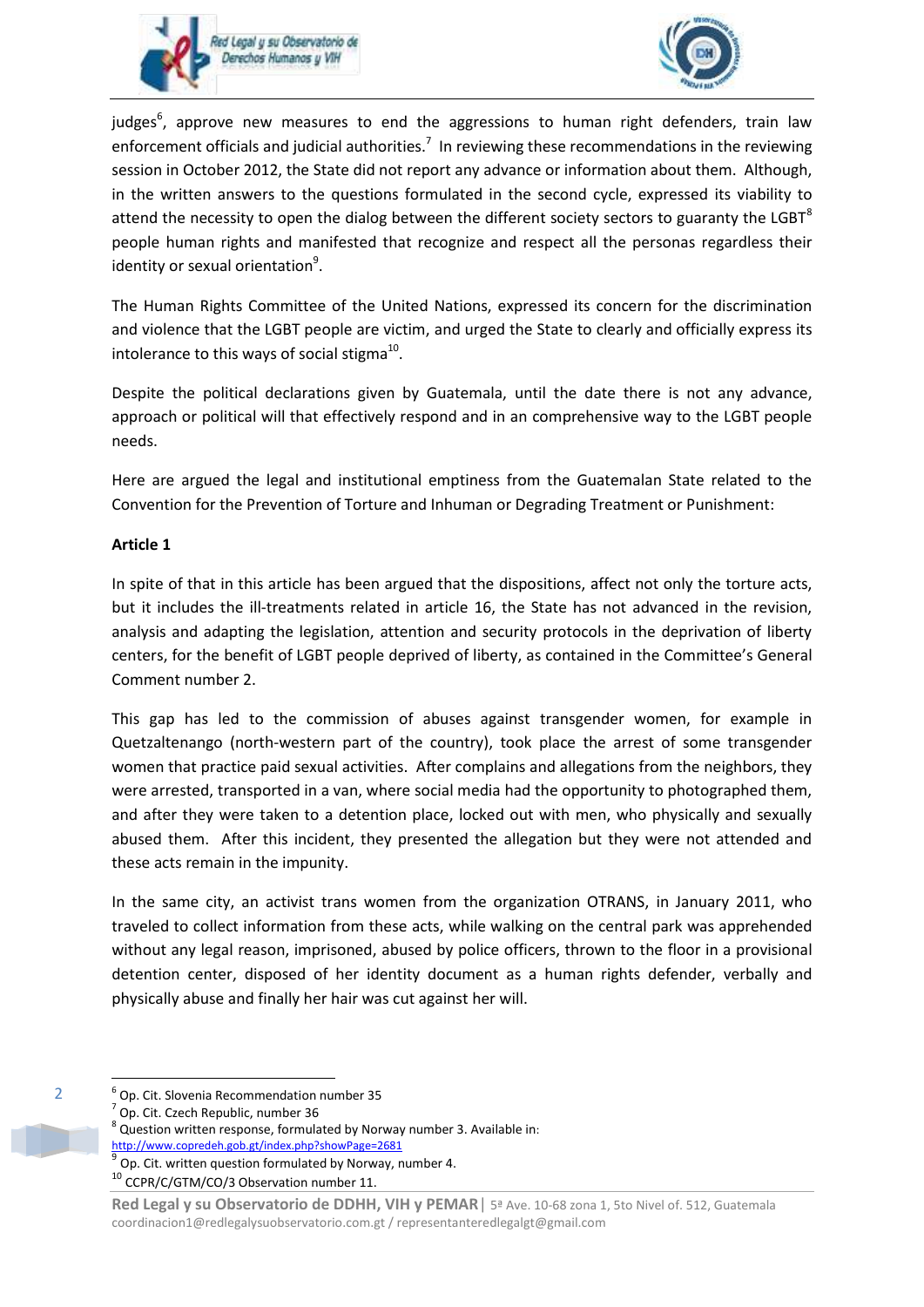



It is clear, that there is a general lack of framework of human rights of the LGBT communities in the prison system, which generates acts of discrimination and violence of their rights. Besides, for the absence of protocols that attends these issues, in the deprivation of liberty centers don't exist proper spaces to receive transgender or transsexual people, who are locked with other men, without any protection, which exposure them to sexual violence and physical violence in hands of other prisoners, in addition of the bad treats from the Prison system authorities, who obligates them to behave as their biological sex, and not as their gender identity.

# **Article 2**

Guatemala those not count with any type of disposition that prohibits the discriminatory acts, nor prevent torture acts, or abuses, based on prejudice for discrimination based on sexual orientation or gender identity to people that are under their jurisdiction. Despite Guatemala has the Discrimination crime typified in its Criminal Code<sup>11</sup>, its writing is wide and does not include between the explicitly prohibited motivations either the sexual orientation nor gender identity. This circumstance has complicated the prosecution of discriminatory attitudes. This gap has left a wide margin of maneuver and impunity for human rights violations that people LGBT suffer, under the justification that many of the attitudes and discriminatory actions cannot be classified in a penal type and therefore can´t be prosecuted by the attorneys because they can't accept a complain.

In the Criminal Code is typified the crime of torture<sup>12</sup>. However its wording does not allow to frame all the offenses that takes place in Guatemala, and that in compliance to the international instruments are considered as torture. However, an unconstitutionality<sup>13</sup> action was filed against it, and was declared that its wording must be adjusted to the international treaties related; actually it remains with the same wording.

#### **Article 10**

**.** 

It has not been possible to verify if the officials and security guards from the Prison System have received any training on these topics. The Prison Study School has not included the topic, taught lessons nor complete courses, do not have training materials that attend the specificities of LGBT

<sup>&</sup>lt;sup>11</sup> Penal Code. Decree 17-73. Article 202 bis. Discrimination is understood as any distinction, exclusion, restriction or preference based on gender, race, ethnicity, language, age, religion, economic status, illness, disability, marital status, or any other reason, reasons or circumstances, which prevents or hinders a person, group of persons or associations, the exercise of a legally established including customary law or customs, in accordance with the politic constitution of the republic and the human rights international treaties.

Who by action or omission incurred in the described conduct in the preceding paragraph, will be punished with prison of one to three years and a fine of five hundred to three thousand quetzales.

The penalty will be increased by one-third: A) when the reason of the discrimination is based on language, cultural or ethnic. B) for whom any form spreads, support or incite discriminatory ideas. C) When the act is committed by a government employee or civil servant in the performance of their duties. D) When the act is committed by any particular in the performance of public service.

<sup>12</sup> Penal Code. Decree 17-73. Article 201 bis. Torture.

<sup>&</sup>lt;sup>13</sup> Because of the action of general partial unconstitutionality filed, identify with the file number 1822-2011 y sentence from the Constitutional Court, from July 17<sup>th</sup> 2012, the article 201 bis form the Penal Code must include: From de UN Convention: "of punish it" when it refers that the torture are serious suffering, physically or mentally, in order to obtain from it o by a third person information or a confession, or "to punish it" for an act that has committed. Also from that Convention must include "or bye any reason based on any type of discrimination". From the Inter-American Human Rights Commission, the article must include –the torture are suffering- "bye any other purpose. It will be understood also as torture the application over a person with methods to obliterate the personality from the victim or to decrease the physical and mental ability, although physical pain or physique anguish has not been caused".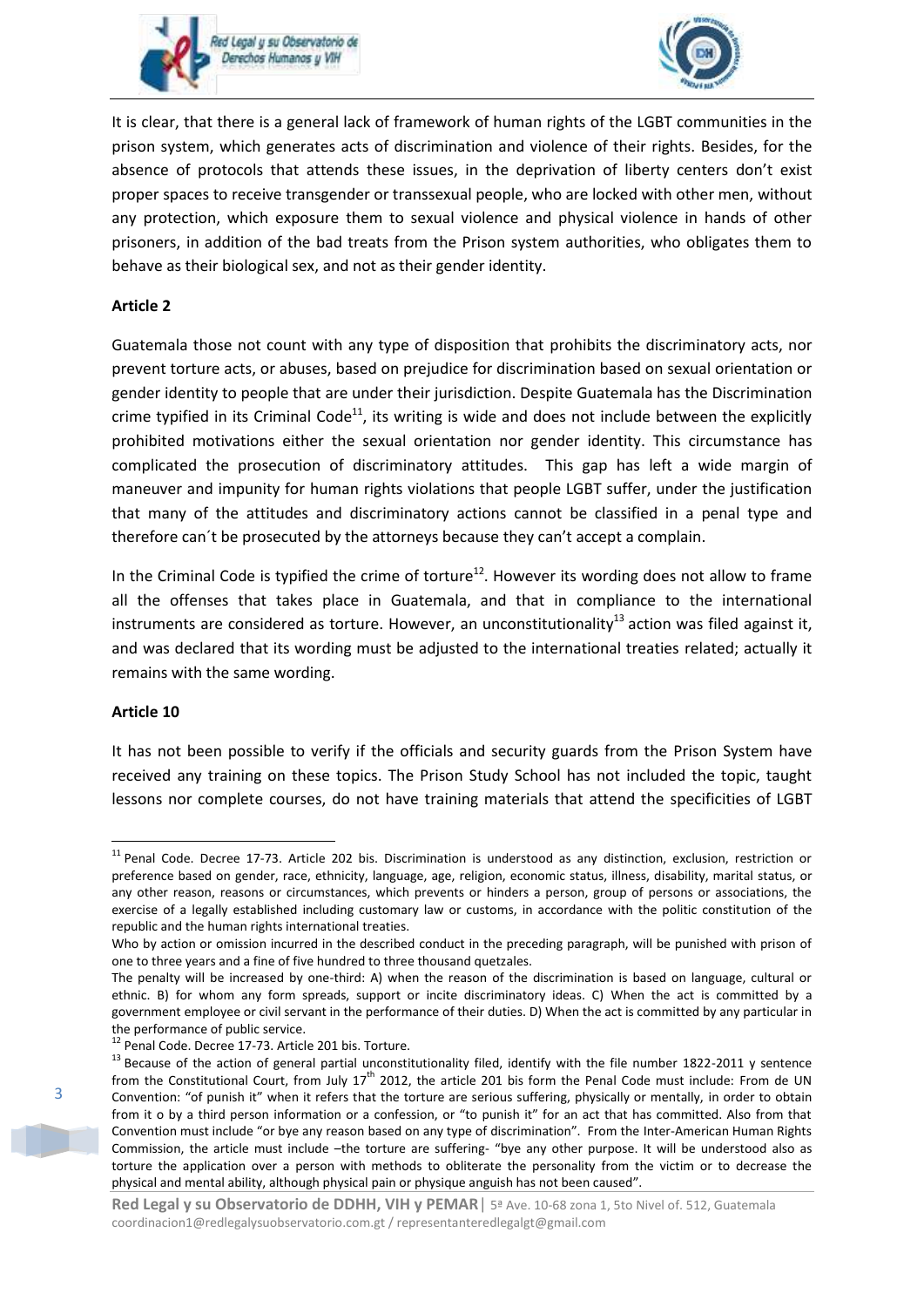



people concerning the treatment, stigma and discrimination they face while are deprived of their liberty. Any neither rule, nor financially, technical and human resources supported programs have been installed to give an integral attention to these people. In the rehabilitation area there is not either permanent or sustainable program in charge of promoting a culture of respect with regard the LGBT people from the other inmates.

This void, on training and professionalization processes, exist either in the Direction of the Prison System and the Directions of National Civil Police and the General Direction on Migrations, all of them within the Interior Ministry, as well as in any other Executive Branch institutions.

Based on information from the State institutions, obtained via Public Information Access Law<sup>14</sup>, where the Prison System states that currently exists a comprehensive plan of attention for LGBT inmates, there has not been possible to verify its implementation, and it has been documented some violations of their human rights. This is a common pattern observed in different State Institutions where there are statements on how LGBT human rights are promoted and respected but any concrete action is taken to attend their needs.

#### **Article 13**

Due to the lack of trust in state institutions, the fear of reprisals, the lack of sensitivity of the staff in charge of receive complaints and the impunity in the few cases presented in the past, LGBT people had not filed denounces nor complaints before authorities. These have made more complicated to document and demonstrate the problematic and compile the necessary evidence to promote with a higher coercion power the state response concerning security issues for LGBT people.

Besides, discriminatory attitudes from Security Officers in prisons, of whom it has been reported that use the threat of physical punishment or solitary confinement as a mean to limit the capacity of submit complaints by LGBT people.

In 2012, the Legal Network and its Observatory documented that the Prison System, in a clear discriminatory action, violating the human rights of the transgender inmates, issued a circular<sup>15</sup> ordering to cut their hair to avoid possible escapes, based on a new from the 70s in the USA. When the investigation began, the transgender inmates reported threats by the Prison System authorities about their communication with the Legal Network Lawyers. These threats where aimed to stop the legal process and communicate exclusively with the Prison System Authorities and cease the complaints and judicial claims to repeal the circular.

The Ombudsman Office, under pressure of the Legal Network and its Observatory, has tried to document the situation within the prison. However, due to the lack of specific knowledge on the LGBT rights and the lack of investigation skills, it has been not able to report the violations of human rights in the prisons either individual cases nor patterns of abuses.

 $\Delta$ 

**<sup>.</sup>** <sup>14</sup> Public Information Unit from the Interior Ministry. Resolution Number 582. Document Number 182-2012.RG/grrg.Ref.Coord. De Rehab Social. July 13th 2012.

<sup>15</sup> Circular **281-2012/EFA-Ibr. October/3/2012.** *"(…) the homosexual inmates must wear at any time the dressing coherent to their natural gender (homosexual men as men with their hair cut, lesbian women as women), coherently, therefore must be often supervised the performance of these circular, to avoid any incident that could happen while the visit hours. Original Spanish Version: "(…) los privados de libertad homosexuales deberán vestir en todo momento la vestimenta según su género natural (hombres homosexuales como hombres con el cabello recortado, mujeres lesbianas como mujeres), conforme corresponde, debiendo supervisar constantemente, el cumplimiento a dicha normativa, para evitar incidentes que pudieran manifestarse aprovechando el horario de visitas*"

Red Legal y su Observatorio de DDHH, VIH y PEMAR | 5ª Ave. 10-68 zona 1, 5to Nivel of. 512, Guatemala coordinacion1@redlegalysuobservatorio.com.gt / representanteredlegalgt@gmail.com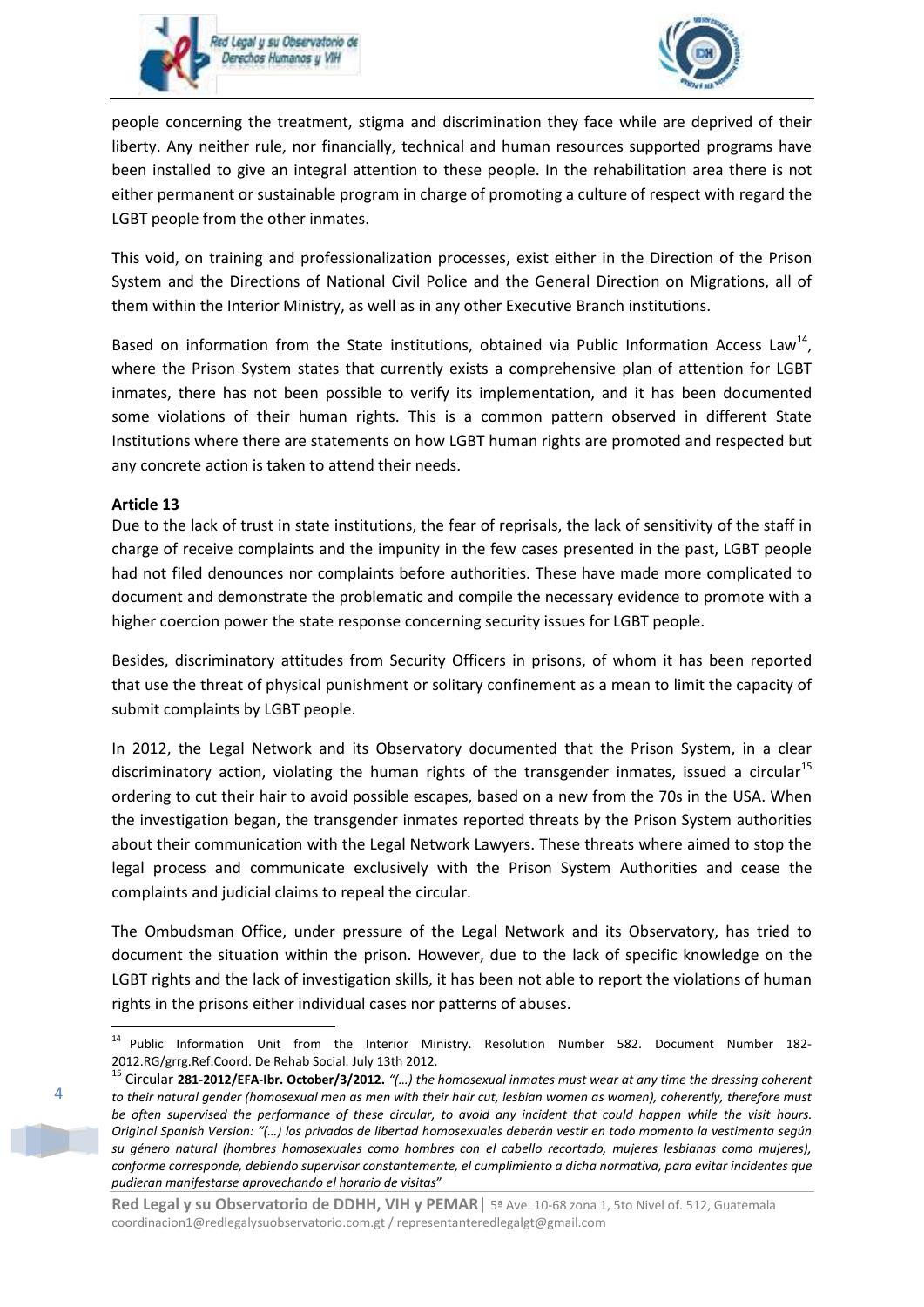



# **Article 16**

Based on the information that has been documented by the Legal Network, it can be concluded that the abuses faced by LGBT people more often can be described as cruel, inhuman and degrading treatments. These covers an array from discriminatory attitudes of the police officers who chase after them in the public spaces assuming they are committing crimes, using verbal and physical abuses, sending them to prison to be ill-treated by prison guards and security officers in the same way.

Once admitted, transgender people are verbal and emotionally abused by the guards in charge of the admission. During physical search, they are requested to exhibit their genitals to verify their "true gender" (in male-to-female persons), do not receive proper mental assistance and no specific medical assistance such access to hormone treatment. In average terms, there is no security measures concerning the vulnerability derived from their gender identity for example they are imprisoned with other male prisoners who sexually abuse them sometimes.

Prison System does not have psychologists who understand the impacts of physical and verbal violence of discrimination based on sexual orientation and gender identity.

The circular mention in the previous part, is a clear evidence of the prevailing prejudices and ignorance within the Prison System that promote the prejudices in the Directors of Prisons and security officers. As a result of the legal actions promoted in this case, the Ombudsman issued a Resolution on January  $16<sup>th</sup>$ , in the file EXP.ORD.GUA.7875-2012/DE, where he points the Prison System Officers responsible for cutting the hair of the transgender women, orders the suspension of the Circular and recommends to develop trainings to increase the knowledge and awareness of the Direction officers and prevent future violations.

It must be highlighted that in this Resolution, the Ombudsman Office included a case of another transgender whose rights were violated by the Prison System officials, as it follows: "*On the other hand, officials of the Ombudsman Office held visits to different prisons throughout the country, proceedings from which it must be stressed out the interview with the inmate xxx-<sup>16</sup> in the Department of Izabal (*north-eastern part of the country*)who expressed that the former director of the Prison constantly threatened her with cutting her hair and forced her to dress and speak as a man, humiliating her inclusive in front of other inmates, who at the time harassed* him (sic.), *and disdainfully".*

However, there is no evidence on whether any action was taken after the knowledge of this acts, to sanction the responsible in this case, to prevent new abuses and to repair the damaged inflicted to the victim. Furthermore, there are no reports on how the Resolution of the Ombudsman was implemented and how it has been followed-up.

Is highly important to stress that this is the first time that an official record contains physical evidence of how LGBT people rights are violated and the ill-treatment they constantly suffer both in Prisons are outside of them.

5

**.** 

**Red Legal y su Observatorio de DDHH, VIH y PEMAR**| 5ª Ave. 10-68 zona 1, 5to Nivel of. 512, Guatemala coordinacion1@redlegalysuobservatorio.com.gt / representanteredlegalgt@gmail.com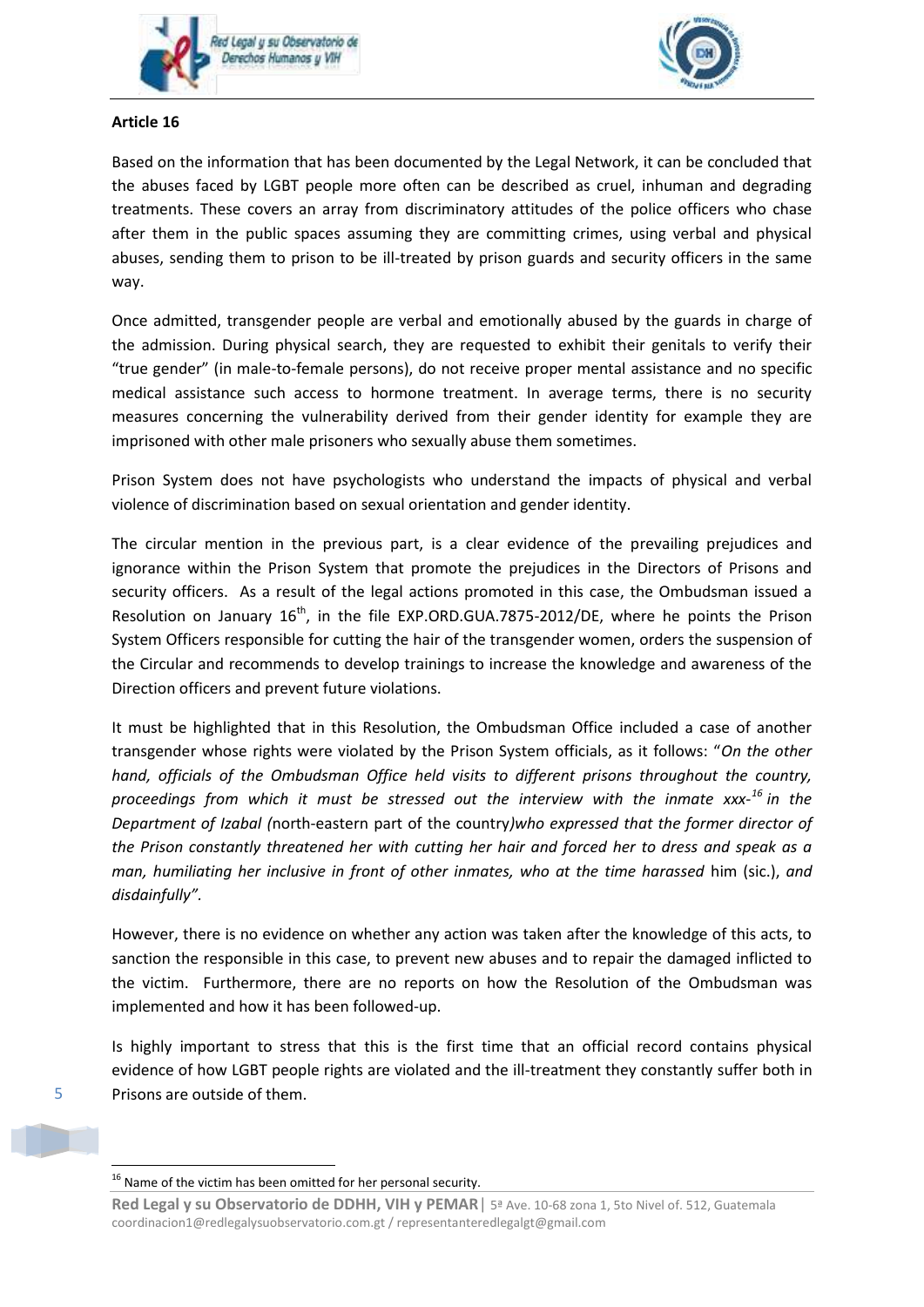



Finally, there have been documented cases of school violence against LGBT people. In these cases are seen discriminatory actions than goes from verbal to physical abuse, without any concrete measure by the state institutions. Recently, the Education Ministry issued a Circular to prevent this phenomenon targeted to bullying but omitting the hatred actions based on sexual orientation and gender identity despite they were inspired by the world report on school violence of Paulo Sergio Pinheiro<sup>17</sup> that actually includes it among other motivations. This void seems as an acquiescence of the state for such violence and it has lead in some case to boys and girls to abandon school and in some cases are pushed to sexual commerce activities.

# **Recommendations:**

Based on the evidence presented in this report, the Legal Network and its observatory of human rights, HIV and MARPS, recommend to the Committee against Torture to include in his concluding observations to Guatemala, the following:

- **1. Issue the legal and administrative framework to prohibit the acts of verbal and physical violence based on sexual orientation and gender identity, in order to prevent new acts. At the same time, investigate, identify and punish the offenders and repair the victims of torture, cruel, inhuman and degrading treatments.**
- **2. Develop sustainable and comprehensive training process inside the institutions in charge of protect and respect the right to life of LGBT people, especially the Law enforcement officials, judiciary and Prison System staff.**
- **3. Start campaigns to raise public awareness about the importance of respect the LGBT human rights, framing them in the universal respect for human rights and the fight against discrimination. These campaigns must be targeted to all the state institutions.**
- **4. Fully involve the LGBT civil society organization, through institutional spaces, to the design and implementation process of all these recommendations.**

NOTE: See document attached at the bottom of this report

6

1

<sup>&</sup>lt;sup>17</sup> Pinheiro, Sergio Paulo. Independent Expert of the Secretary-General of the United Nations on violence against children. World Report on violence against boys and girls. Available on: <http://www.observatoriodelainfancia.msps.es/productos/docs/informeMundialSobreViolencia.pdf>

Red Legal y su Observatorio de DDHH, VIH y PEMAR | 5ª Ave. 10-68 zona 1, 5to Nivel of. 512, Guatemala coordinacion1@redlegalysuobservatorio.com.gt / representanteredlegalgt@gmail.com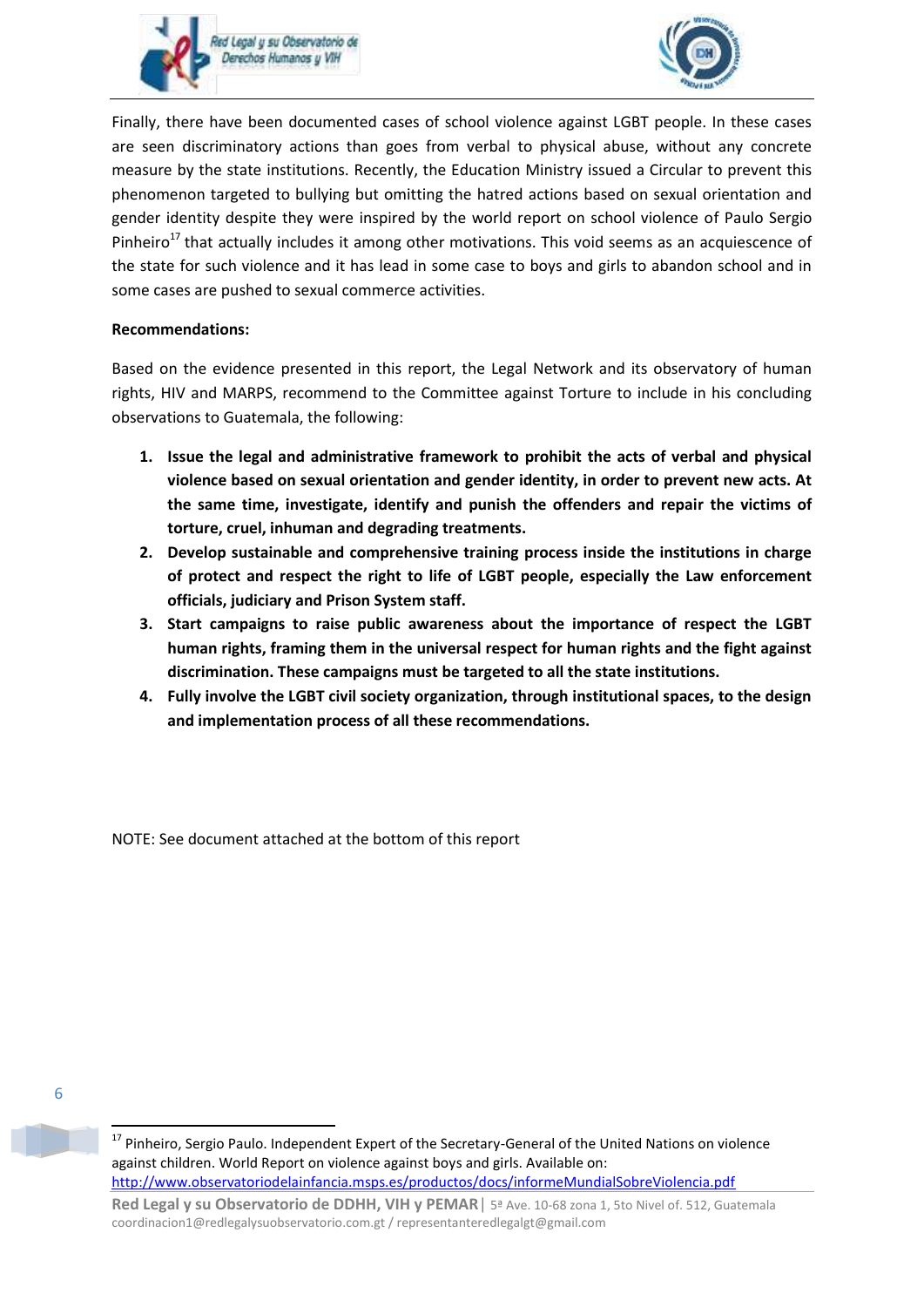

7



|                                                                                                                             | <b>LUOM</b>                                                                                                                                                                                                                                                                                                                                                                                                                       |
|-----------------------------------------------------------------------------------------------------------------------------|-----------------------------------------------------------------------------------------------------------------------------------------------------------------------------------------------------------------------------------------------------------------------------------------------------------------------------------------------------------------------------------------------------------------------------------|
| Dirección General<br>del Sistema Pentenciario<br>Gobierno de<br>Guatemala                                                   | SUBDIRECCION OPERATIVA                                                                                                                                                                                                                                                                                                                                                                                                            |
| Oficio Circular No. 251-2012/EFA-Ibr.                                                                                       |                                                                                                                                                                                                                                                                                                                                                                                                                                   |
|                                                                                                                             |                                                                                                                                                                                                                                                                                                                                                                                                                                   |
|                                                                                                                             | Guatemala, 03 de cotubre de 2012.                                                                                                                                                                                                                                                                                                                                                                                                 |
|                                                                                                                             |                                                                                                                                                                                                                                                                                                                                                                                                                                   |
| Directores (as) y/o Sub-Directores (as)<br>Centros de Detención<br>Direccion General del Sistema Penitenciano<br>Presentes. |                                                                                                                                                                                                                                                                                                                                                                                                                                   |
|                                                                                                                             |                                                                                                                                                                                                                                                                                                                                                                                                                                   |
| Señores Directores(as) y/o Suborrectores(as);                                                                               |                                                                                                                                                                                                                                                                                                                                                                                                                                   |
| que pudieran manifestarse aprovechando el horario de visitas.                                                               | Sirvase tomar nota, por antecedentes relacionados a fugas a partir de la<br>presente fecha los privados de libertad homosexuales deberán vestir en todo momento<br>la vestimenta según su genero natural (hombres homosexuales como hombres con el<br>cabello recortado, mujeres lesbíanas como mujeres), conforme corresponde, debiendo,<br>supervisar constantemente, el cumplimiento a dicha normativa, para evitar incidentes |
|                                                                                                                             | Atentamente.                                                                                                                                                                                                                                                                                                                                                                                                                      |
| Gu. Archivo                                                                                                                 | <b>MARKET STAGE</b><br><b>SUSSIANORRO TE PI</b><br>$-10 - 11$<br>-50<br><b>Service Communication</b>                                                                                                                                                                                                                                                                                                                              |
|                                                                                                                             | Th. Unite 10-54 zonar 1, Gledad de Gledamata, Telefonic 2410 - 6000<br>www.guatem.str.gob.ut                                                                                                                                                                                                                                                                                                                                      |
|                                                                                                                             |                                                                                                                                                                                                                                                                                                                                                                                                                                   |
|                                                                                                                             |                                                                                                                                                                                                                                                                                                                                                                                                                                   |
|                                                                                                                             |                                                                                                                                                                                                                                                                                                                                                                                                                                   |

**Red Legal y su Observatorio de DDHH, VIH y PEMAR**| 5ª Ave. 10-68 zona 1, 5to Nivel of. 512, Guatemala coordinacion1@redlegalysuobservatorio.com.gt / representanteredlegalgt@gmail.com